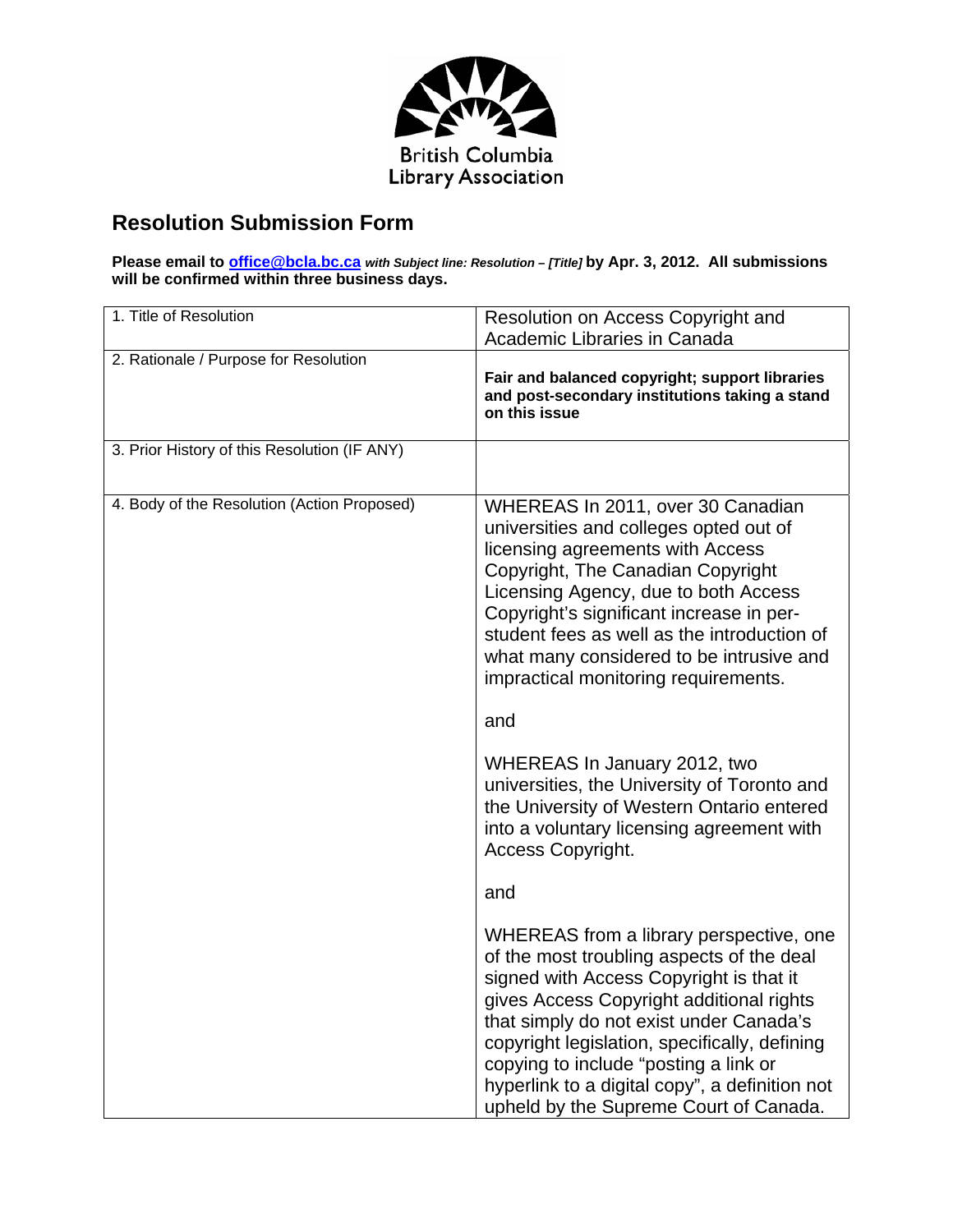

and

WHEREAS the Newfoundland and Labrador Library Association "strongly urges universities and colleges, particularly those in Newfoundland and in Atlantic Canada, not to capitulate to Access Copyright's unfair and unreasonable demands".

and

WHEREAS The Canadian Association of University Teachers (CAUT) is also condemning the agreement, advising universities and colleges that "It's time to stand up for the right to fair and reasonable access to copyrighted works for educational purposes."

THEREFORE, BE IT RESOLVED that the British Columbia Library Association strongly urge universities and colleges, particularly those in British Columbia, not to capitulate to Access Copyright's unfair and unreasonable demands, but rather to stand up for the right to fair and reasonable access to copyrighted works for educational purposes. In particular, BCLA supports and applauds BC postsecondary institutions that have elected to opt out of Access Copyright and chosen alternative methods of supporting fair and balanced copyright at their institutions, and encourages all BC post-secondary institutions to opt out of Access Copyright. Any BC post-secondary institutions that choose not to opt out of Access Copyright are strongly encouraged, before signing, to strike out audit requirements that compromise the privacy of faculty, staff or students, and the clause which defines